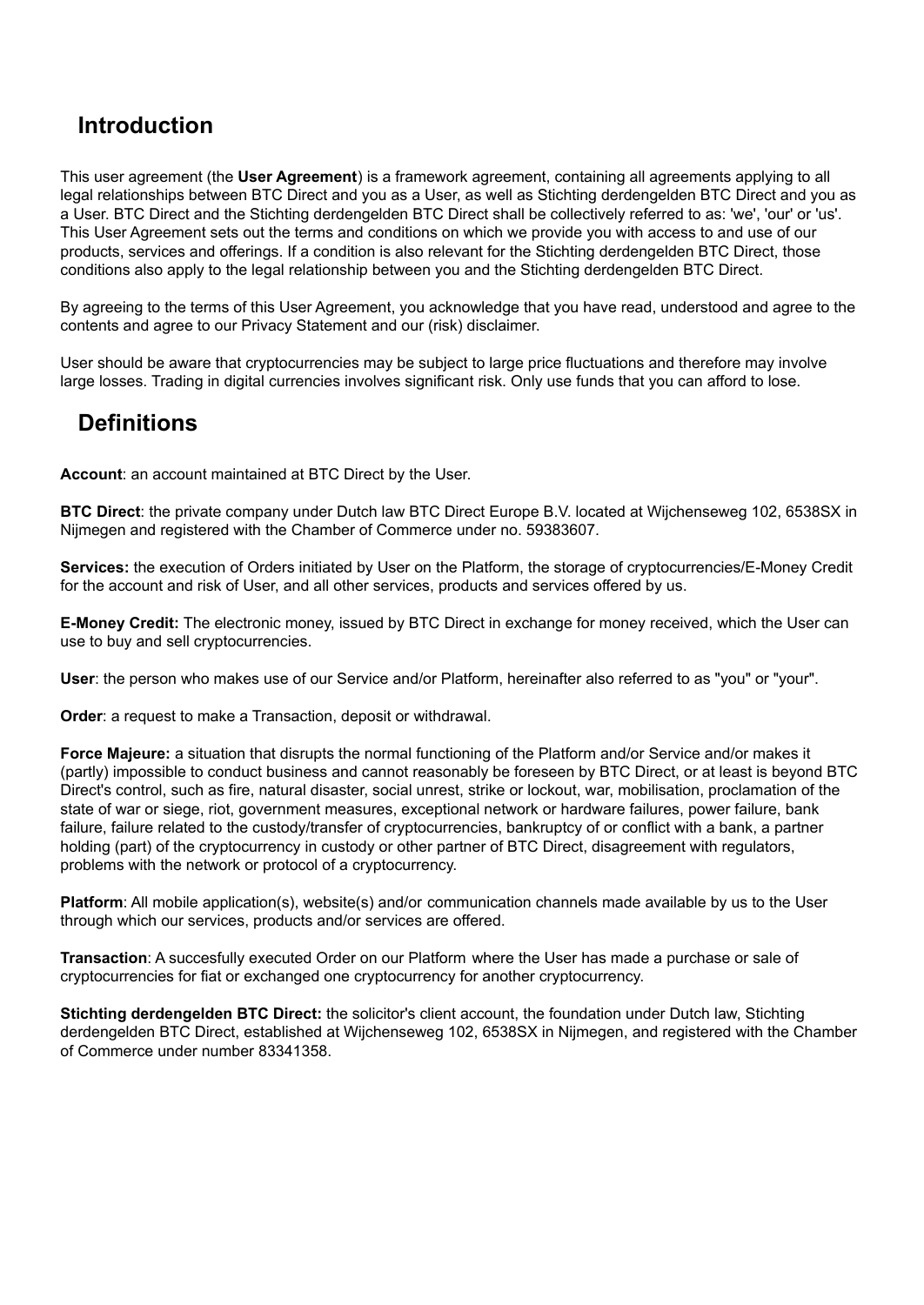# **General**

#### **Art 1.**

1. We perform our Services with the utmost care. Once a Transaction has taken place, it is irreversible. The right of cancellation for individuals is excluded. Users do not have the possibility to cancel Transactions related to cryptocurrencies, except in cases BTC Direct does not fulfill its commitments.

2. All information provided by us (regardless of how it is made known) is without obligation, purely informative in nature, and should not be considered professional, financial or legal advice. We do not give buying or selling advice and make no statements about the expected price or rate. We do not provide any (investment) advice in relation to cryptocurrencies. We do not accept any responsibility or liability for the information we provide, nor for the use made of it or for any loss that results or may result from it.

3. You acknowledge that the information provided as part of our products, services and services to be offered, are not intended as a (personal) recommendation to buy, sell or hold assets (in the form of cryptocurrency). All products and services are offered on an "execution only" base (conclusion without advice). Your Orders are executed automatically by our systems.

4. By creating an Account and/or using our Services, you acknowledge that you:

- have accepted all of the terms and conditions in this User Agreement;
- in the event that the User Agreement is entered into by a natural person, you are acting on your own behalf and are at least 18 years of age or, if and to the extent that a higher age is required for this User Agreement to be validly entered into, have reached that age;
- if the User Agreement is entered into by/on behalf of a legal entity, you are authorized to close agreements on behalf of the legal entity and that the legal entity is authorized to enter into the User Agreement;
- are authorized to enter into a binding agreement with us and that such use is permitted under applicable law;
- create only one Account and have no other Accounts;
- that you are the owner of the bank account(s) used by you and that the bank account is in your name or if the Account is of a legal entity that the bank account belongs to the legal entity and is in the name of the legal entity;
- will use the Platform and/or Account for its own interest and at its own risk, and not as an agent or representative of a third party or otherwise for the benefit of third parties;
- act in accordance with the relevant laws and regulations and this User Agreement;
- are not a resident of a country or do not fall under the jurisdiction of a country whose applicable law does not allow you to enter into this User Agreement or use our Services;
- are not a US person, are not a resident of the United States, do not hold a US Nationality or otherwise qualify as a US Citizen and indemnify us against any damages we suffer as a result of violating this prohibition;
- do not appear on a relevant sanctions list.

5. As a User of BTC Direct's Services, you should have basic knowledge of the cryptocurrencies we trade and how these products work. You are solely responsible for the risks involved in investing in cryptocurrencies.

6. It is prohibited to use our Platform for illegal purposes, such as, among others, money laundering or tax evasion.

## **Obligations of the User**

### **Art 2.**

1. To use our Services, you must register by completing the (full) registration process, providing the requested information and accepting the terms of this User Agreement and our Privacy Statement.

2. As a User you agree and commit to provide us with all the information we deem necessary to comply with our legal obligations, to cooperate with any customer research we may carry out, including for the purpose of preventing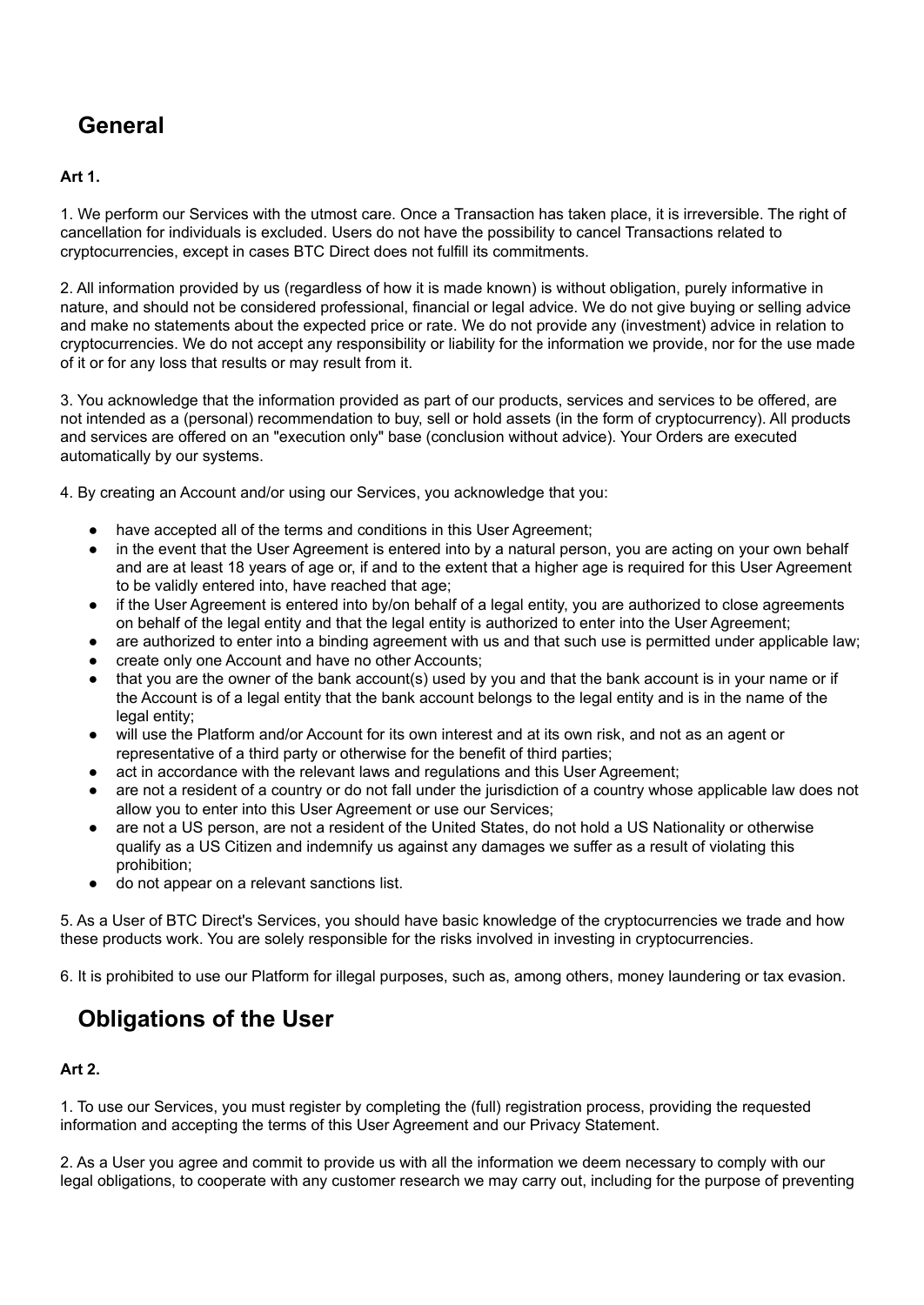fraud, money laundering, the financing of terrorism and/or other (financial) crimes, and to notify us of any changes to the information previously provided by you.

3. We are entitled to suspend and/or cancel your Account or our Services if you are not prepared to provide the requested information (on time) in a proper manner or if it appears or we have a (remote) suspicion that the information provided is incorrect, incomplete and/or misleading. We are at all times entitled (therefore also as a result of the information received) to change the status of your Account and/or to change the limits in the Account.

4. You authorize us to make inquiries, directly or through third parties, that we deem necessary to verify your identity or protect us from fraud or other financial crimes.

5. You are responsible for the Orders / Transactions / withdrawals and/or deposits placed and/or made by you. This includes, among other things, entering the correct data, such as quantity, email address, correct bank details and passing on changes. You are responsible for the accuracy of the data you provide. By confirming the Order / Transaction / withdrawal and/or deposit you declare that you have checked the relevant process and that all data is correct. Not passing on changes or not passing them on in time is entirely at your expense and risk.

# **Rights & Obligations of BTC Direct**

#### **Art 3.**

1. We make every effort to ensure that our Service functions as well as possible. We are partly dependent on third parties for the proper functioning of our Service, so we cannot fully guarantee this proper functioning. We therefore cannot make any statements or guarantees of any kind regarding the operation of our Service where it depends on third parties. We decline all liability in this regard, except in cases of intent or gross negligence on our part.

2. It is possible that (a part of) our Service is not continuous, not optimal and/or not faultless. We cannot be held liable for any problems and/or damage that (may) occur as a result of the (temporary) unavailability of our complete Service and/or any changes made by us, except in the case of intent or gross negligence on our part.

3. We are entitled to temporarily suspend / modify or discontinue access to, or the operation of, (part) of our Services. We will only exercise this right if we consider it necessary, for example to comply with applicable laws and regulations, instructions from authorized supervisors and/or for the protection of you, the processing of Orders / Transactions / deposits and/or withdrawals, the Platform and/or for proper functioning of markets and prices.

4. We are entitled to carry out maintenance from time to time, during which it is temporarily not possible to use our Service. We strive to provide advance notice of major maintenance, during which the Platform and/or our Service will be unavailable/limited for a long(er) time. However, due to dependence on third parties and technical links to services, this will not always be possible.

5. We can never be held liable for any damage suffered by you as a result of price fluctuations. We are also not liable, in any form whatsoever, for any loss in the event that these Terms are not or not correctly complied with by you.

6. We will do everything in our power to prevent fraud, money laundering, the financing of terrorism and/or other (financial) criminal offences. In order to give this the best possible implementation we shall:

- report suspicious (proposed) Transactions to the appropriate authorities;

- actively monitor and control Transactions and, where we see reason to do so, take appropriate action (including but not limited to stopping Transactions, withdrawals and/or deposits and closing Accounts);

- cooperate with police, regulatory agencies, the public procecutor's office, other government agencies, and authorized supervisors, among others.

7. In addition, we reserve the right to, without being liable for any damages or lost revenue for this purpose: - block and/or freeze Accounts that are or may be associated with fraud or other activity in violation of laws and regulations or this User Agreement;

- limit or block Accounts during our investigation of whether it is acting in accordance with this User Agreement,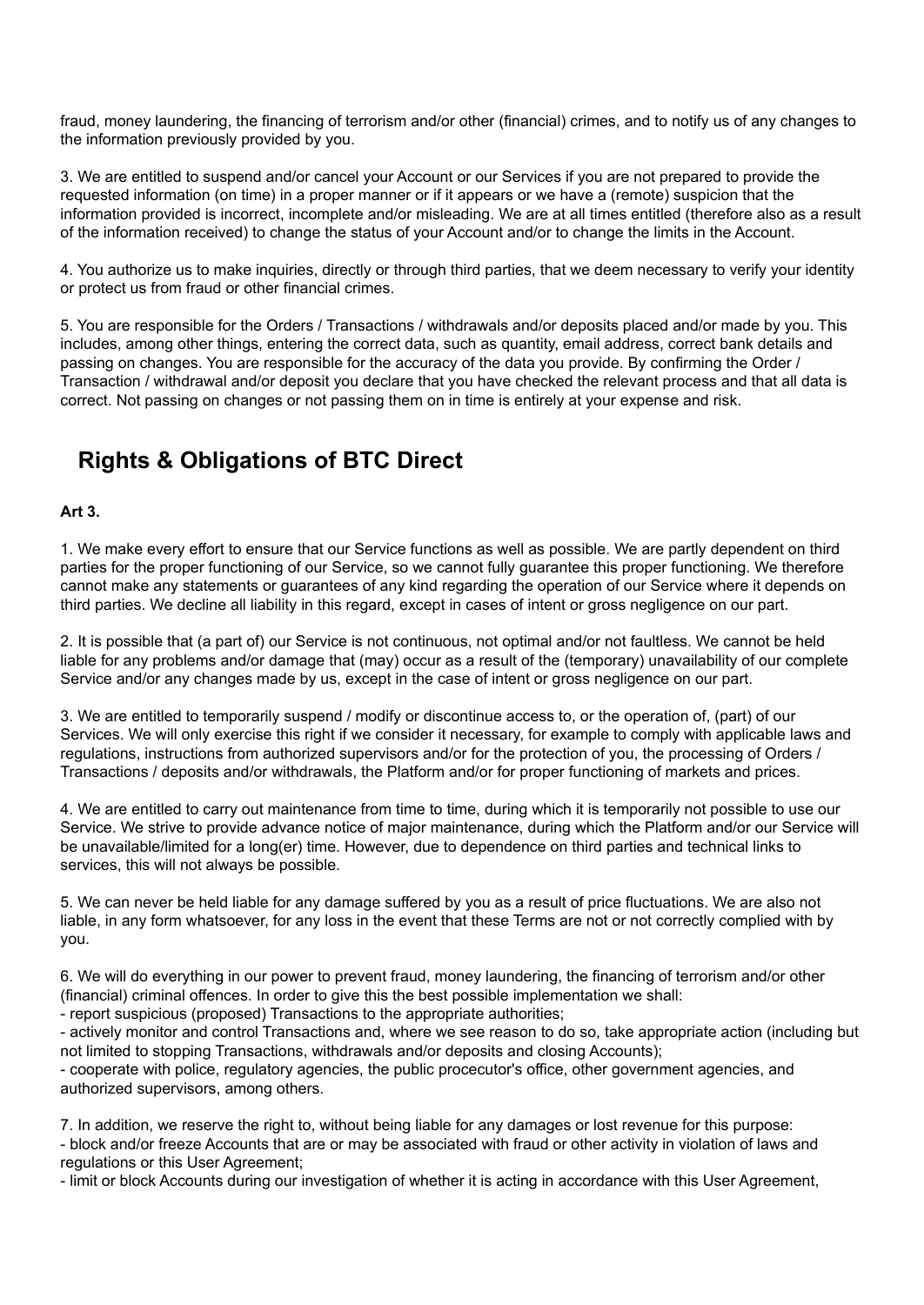compliance policies or laws and regulations;

- suspend and/or cancel orders for reasons of our own making without being liable for any damages and/or lost revenue;

- sell User's positions in cryptocurrencies at any time if we receive a court request to do so, or are otherwise required to do so;

- terminate the User Agreement unilaterally, for reasons of our own making without being liable for any damages and/or lost revenues;

- in the event of fraudulent use or use in violation of the User Agreement, charge Users with the costs we incur and/or have incurred in investigating and repairing fraudulent or other criminal activity. We are entitled to offset these costs against the balance of the User's Account;

- close accounts, terminate our Services or take any other action that we deem most appropriate given the circumstances, in the event that a change in laws and regulations gives us cause to do so, a regulator requests it or there is another compelling reason that we believe requires us to take action;

- take other reasonable measures to prevent abuse, criminal acts or use in violation of this User Agreement.

### **Account**

#### **Art. 4**

1. To use the Services, you must have registered an Account with BTC Direct. BTC Direct has an acceptance policy on the basis of which it assesses whether a User is eligible to register an Account. Part of this policy is that only persons with a valid ID and bank account from one of the SEPA countries can have an Account with BTC Direct. If at any time it becomes apparent that a User does not fall within the acceptance policy, BTC Direct reserves the right to close an Account and terminate the User Agreement without being liable for any damages and/or lost revenue. We may make changes to the Acceptance Policy at any time.

2. You are responsible for knowing the laws surrounding cryptocurrencies in the country where you live or are. We cannot be held responsible if the User violates laws and regulations.

3. An Account including all account data and the credits in the Account are personal and non-transferable and therefore cannot be passed to a third party.

4. We are entitled to refuse and/or not further process requests for an Account or modifications/extensions to the Account without reason.

5. We are entitled to block, close, delete and/or freeze accounts at any time if an Account is used in breach of the User Agreement, our compliance policy or any legal provision or if we suspect that this is the case. We may, within the limits of the law, impose conditions on the refund of any outstanding balances.

6. We are entitled to (fully) freeze an Account until further notice and/or to take other measures appropriate in our opinion if one or more of your assets is/are seized.

7. You declare that you have filled in all details truthfully. In the event that we notice – or have reasonable grounds to suspect – that the obligations or declarations on the basis of this User Agreement are not (or are no longer) correct, or are not being correctly complied with, we will be permitted to block your Account immediately (temporarily) and/or close the Account and terminate this User Agreement.

## **Stichting derdengelden BTC Direct**

### **Art 5.**

1. The Stichting derdengelden BTC Direct, on behalf of BTC Direct, is responsible for the management of User's E-Money Credits and cryptocurrencies to the extent that both of these credits are not used by BTC Direct to carry out Users' transactions.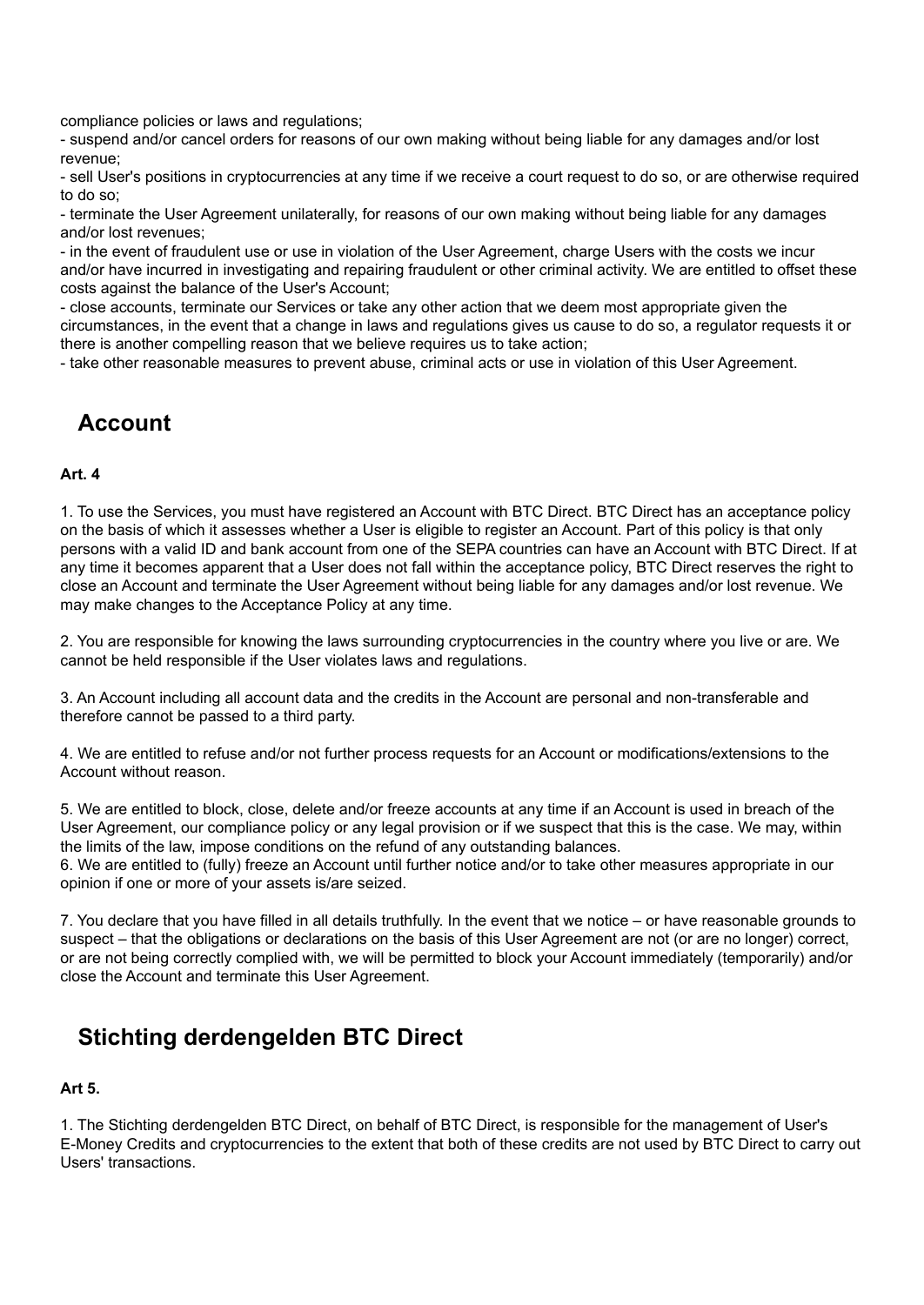2. Stichting derdengelden BTC Direct cannot be held liable if E-Money Credit and/or the cryptocurrencies held by Stichting derdengelden BTC Direct cannot be paid out as a result of Force Majeure. Stichting derdengelden BTC Direct reserves the right, in the event of an observed shortage of E-money Credit due to a Force Majeure situation, to make an arrangement for the entitled parties. This may include, for example, distributing the remaining funds or cryptocurrencies proportionally among the entitled parties.

3. Please contact stichtingderdengelden@btcdirect.eu for questions, complaints and/or comments about Stichting derdengelden BTC Direct.

## **E-money Credit**

**Art. 6.**

1. By making a deposit in Euros on the Platform, the E-Money Credit is recharged. This is subject to the limits as indicated in the Account and/or on the website and/or on the Platform. These limits can be changed by us at any time. When paying in other currencies, a conversion fee will be charged by us.

2. The E-Money Credit is recognised exclusively by BTC Direct and BLOX B.V.

3. Within BTC Direct, the E-Money Credit can only be used within the platform for the execution of Transactions for the purchase of the cryptocurrencies offered on the Platform.

4. The E-Money Credit is electronic money and not a deposit like in a bank account. This means that it is not protected by a deposit guarantee scheme. E-Money credits are held and managed in a bank account of Stichting derdengelden BTC Direct.

5. No interest will be charged on the balance of the E-Money Credit.

6. The E-Money Credit or part thereof, can be paid out in Euros to your verified (SEPA) bank account upon request. Requests will be processed as quickly as possible unless there is a Force Majeure situation.

7. Upon requests to transfer (part of) the E-Money Credit and upon closing of the Account, the value of the E-Money Credit will be transferred in Euros to User, to the verified bank account number linked to the Account. It is not possible to transfer the balance to another unverified bank account.

8. The E-Money Credit is displayed as a euro balance listed in the Account. We strive to ensure that the information made available on the Platform or in the Account is always complete, correct, accurate and updated. In the event of a discrepancy between the information provided on (or through) the Platform or the Account and the records of BTC Direct, the records of BTC Direct shall prevail. BTC Direct will, where appropriate, make the necessary efforts to correct it as soon as possible.

9. We shall be entitled at all times, in the event of suspected fraud and/or abuse, to suspend requests for payment of E-Money Credit or for the upgrading of E-Money Credit, within the limits of the law, until legitimacy has been demonstrated and/or requested data has been provided.

10. In the event of an incorrect transfer, for example due to an incorrect description or different account holder name, it will be returned. The costs resulting from this mistaken deposit may be charged to you. In the case of a refusal by the bank of a SEPA withdrawal order, we are entitled to pass on all costs to you.

## **Transactions, Orders, Withdrawals and Deposits**

**Art. 7.**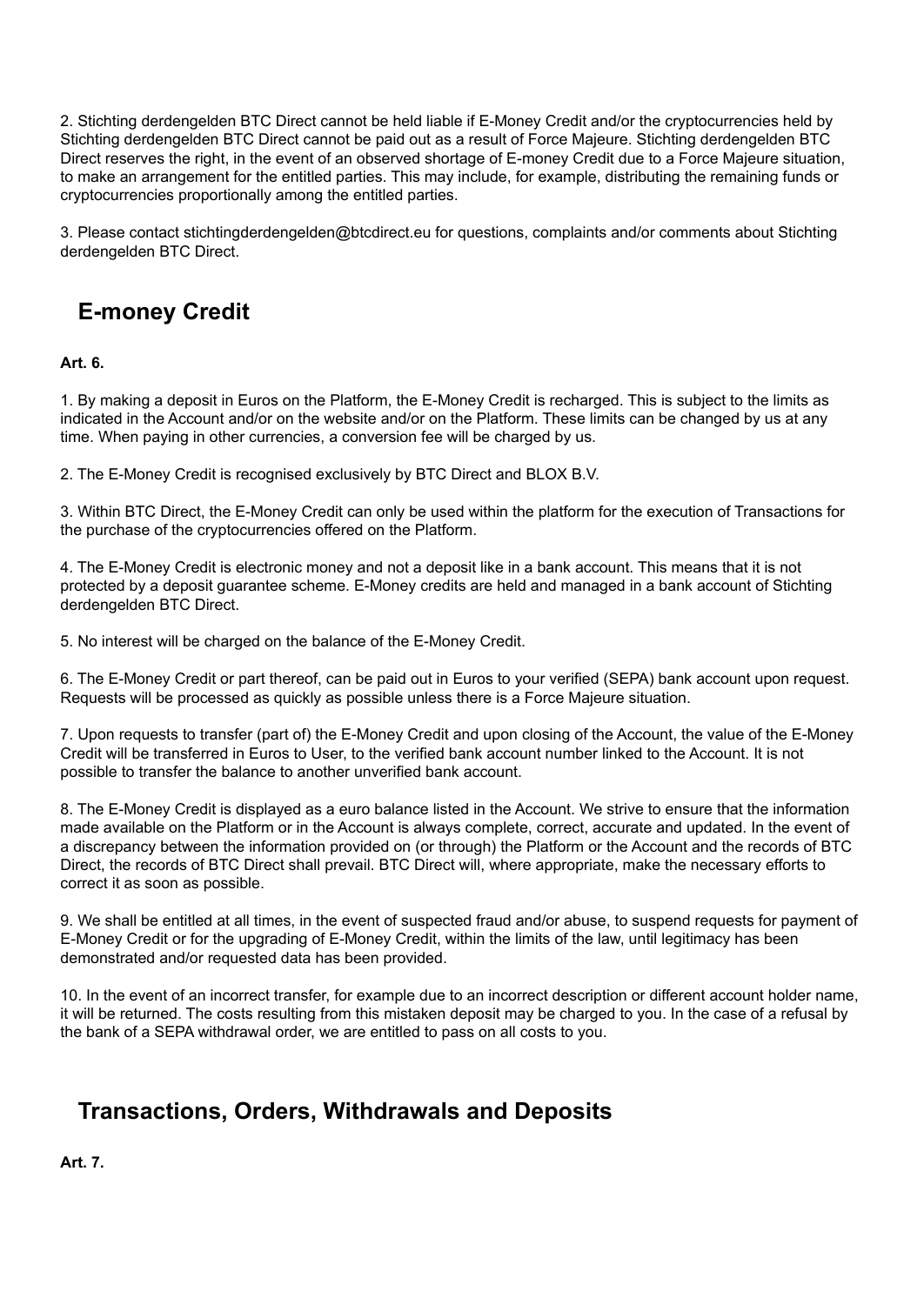1. Purchases within BTC Direct can only be made with E-Money Credit. After the E-money Credit has been recharged, you can select a cryptocurrency on the markets page on the Platform. To make a purchase, the following steps must be completed:

- Go to *markets* of the BTC Direct Platform, which lists all cryptocurrencies;
- Select the desired cryptocurrency to purchase;
- View the price of the past 24 hours and press the button: 'Buy';
- Fill in the desired amount and press the button: 'Preview Order';
- A quote with the amount of cryptocurrencies to buy will appear on the screen, this quote is valid for 10 seconds. If you agree with the quote (amount of cryptocurrencies to buy), you can complete the purchase by pressing the button: 'Confirm and Buy';
- When the Order is executed you will receive a confirmation of the successful Transaction in the history overview. The E-money Credit will be reduced with the order amount.
- Only after all the prior points have been successfully completed, the Transaction has been executed and you can claim it.
- 2. To make a sale at BTC Direct, the following steps must be completed:
	- Go to markets of the BTC Direct Platform, which lists all cryptocurrencies;
	- Select the desired cryptocurrency to sell;
	- View the price of the past 24 hours and press the button: 'Sell';
	- Enter the desired number of cryptocurrencies to be sold and press the button: 'Preview Order';
	- A quote appears on the screen with the proceeds of the offered cryptocurrencies, this quote is valid for 10 seconds. If you agree with the quote (of the proceeds of the cryptocurrencies to be sold), the Order can be completed by pressing the button: 'Confirm and Sell';
	- When the Order is executed you will receive a confirmation of the successful Transaction in the history overview. The E-money Credit will be increased with the sales proceeds.
	- Only after all the prior points have been successfully completed, the Transaction has been fulfilled and are you able to claim it.

3. The quote to be issued by BTC Direct under step 5 (see paragraphs 1 and 2) in a buy or sell transaction is valid for 10 seconds. By pressing the "Confirm and Buy" or "Confirm and Sell" button, you agree to our offer, to the price and any associated costs and BTC Direct will execute the Transaction at the stated price. Once the Order has been confirmed by you, it cannot be cancelled, reversed or changed by you, without prejudice to the right to seek dissolution if BTC Direct should fail to meet its commitments.

4. If an Order is placed within your Account we may assume that it is a legitimately given Order and will perform it in accordance with the request.

5. If BTC Direct deems it necessary, for example in case of an unusual situation (of a technical, legal or other nature) we are entitled to suspend (an) Order(s)/Transaction(s), withdrawals and/or deposits, until further verification has been carried out if BTC Direct finds it necessary.

6. BTC Direct may cancel or refuse one or more Order(s)/Transaction(s)/ deposit(s) or withdrawal(s) for reasons of its own. This may be the case for example but not exclusively in case of insufficient stock, special (market) circumstances or if, in BTC Direct's opinion, Order(s)/Transaction(s)/ deposit(s) or withdrawal(s) are suspicious or (appear to be) in breach of the User Agreement or BTC Direct's compliance policy. In such cases, BTC Direct shall not be liable for any losses or lost revenue resulting from the failure to execute the Order/Transaction/Deposit or Withdrawal.

7. After the Transaction has been fully executed and confirmed by us, the User has purchased the cryptocurrency and stores it with BTC Direct and/or Stichting derdengelden BTC Direct. The risks associated with the cryptocurrency pass to you once the Transaction is complete.

## **Wallet Cryptocurrencies**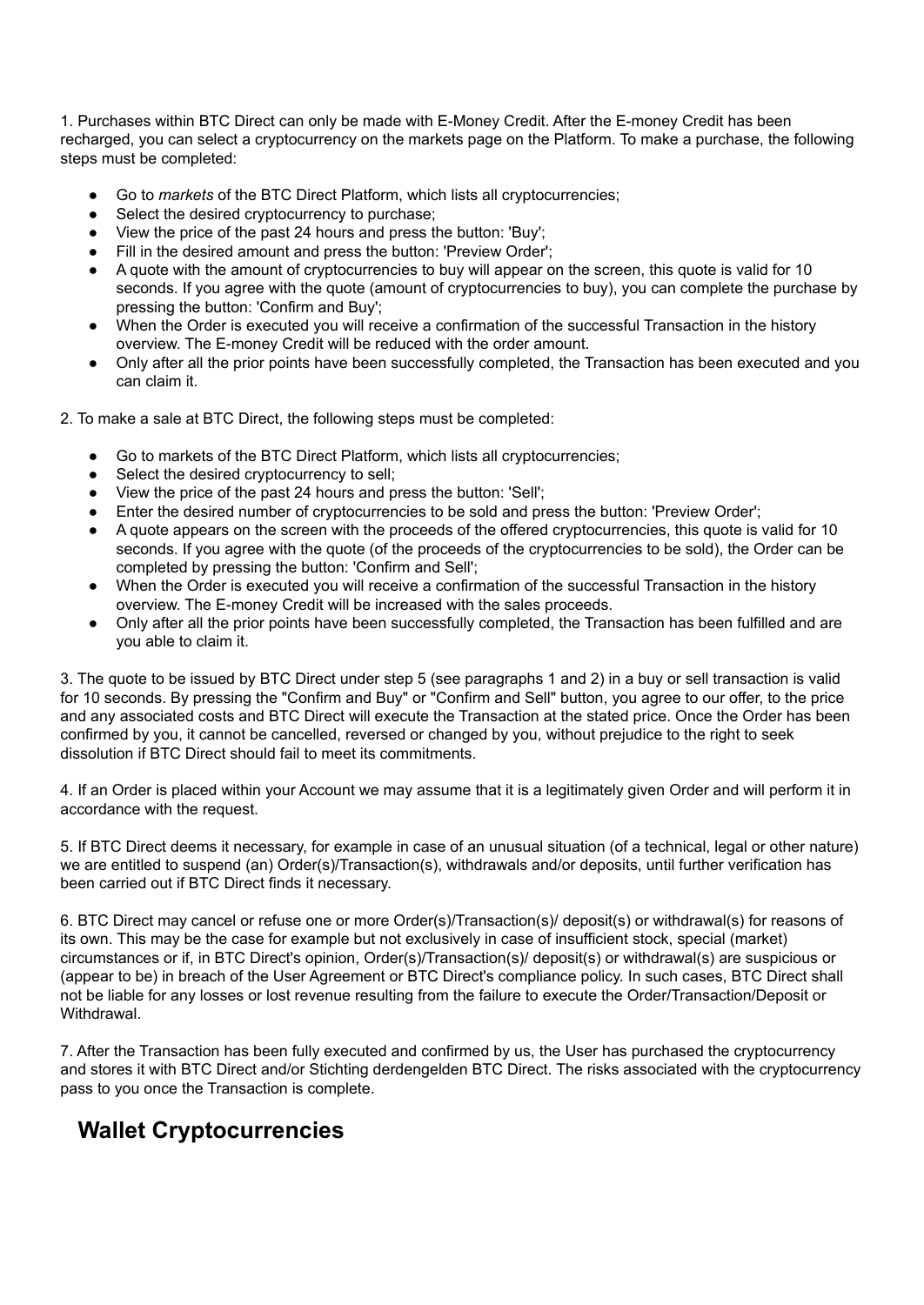#### **Art. 8.**

1. BTC Direct and Stichting derdengelden BTC Direct shall provide for the storage of cryptocurrencies purchased by you from BTC Direct and we shall account for all cryptocurrencies, which we hold on your behalf. We will hold these cryptocurrencies for your account and risk.

2. We take all reasonable steps to secure the cryptocurrencies we hold on your behalf and may also engage third parties to do so. In order to ensure the secure storage of these cryptocurrencies, we use inventory management, which involves the use of various forms of storage. Despite this, we cannot guarantee that this storage is completely secure. The use of our Services is at your own risk.

3. We strive to ensure that the information made available on the Platform or in the Account (including in relation to wallet balances) is at all times complete, correct, accurate and updated. In the event of a discrepancy between the information provided on (or through) the Platform or the Account and the records of BTC Direct and/or Stichting derdengelden BTC Direct, the records of BTC Direct and Stichting derdengelden BTC Direct shall be decisive. BTC Direct and Stichting derdengelden BTC Direct shall, where appropriate, make the necessary efforts to correct this as soon as possible.

4. For the storage of the cryptocurrencies, we may use collective wallets. This means that the cryptocurrencies are not stored in a separate wallet for each User separately, but in shared wallets.

5. If cryptocurrencies stored by us in a collective wallet are lost for reasons for which we cannot be held liable, the loss will be shared proportionately among all Users.

6. BTC Direct strives to place a large portion of cryptocurrencies under Stichting derdengelden BTC Direct. Only cryptocurrencies held on exchanges may be part of the bankruptcy estate in the event of bankruptcy.

### **Identification and Verification**

#### **Art. 9.**

1. In order to use our Services, it is required that you create an Account. You must provide all requested information and associated documents. You must fill out and submit all information fully and correctly. The information we request may include personal data, such as – but not limited to – name, address, telephone number, email address, date of birth, personal number, as well as information such as statements from your bank account, tax return and/or other documents.

2. We reserve the right to verify the information provided at a time to be determined by us. The moment at which we perform this verification can differ per situation and also depends on our compliance and risk management policy. We are at all times entitled to refuse verifications or to request additional information if we consider this necessary and/or desirable. If there is any doubt about the verification, we may take any measure we consider appropriate, including in any event the temporary suspension of the Account or the restriction of functionalities on the Platform.

3. Depending on the status of your Account, not all features of our Services may be available or (lower) limits may apply. This may be the case if, for example, an identity check has not (yet) taken place or verification of this has not yet been completed.

4. We reserve the right to modify the requirements for identification and verification procedure. Even if your identity has already been verified, we may ask for additional information. In that case we are authorized to return the Account to an unverified status, to block the Account, or to freeze the funds.

5. If you refuse to provide the desired information and/or documents, or at least do not wish to respond to a request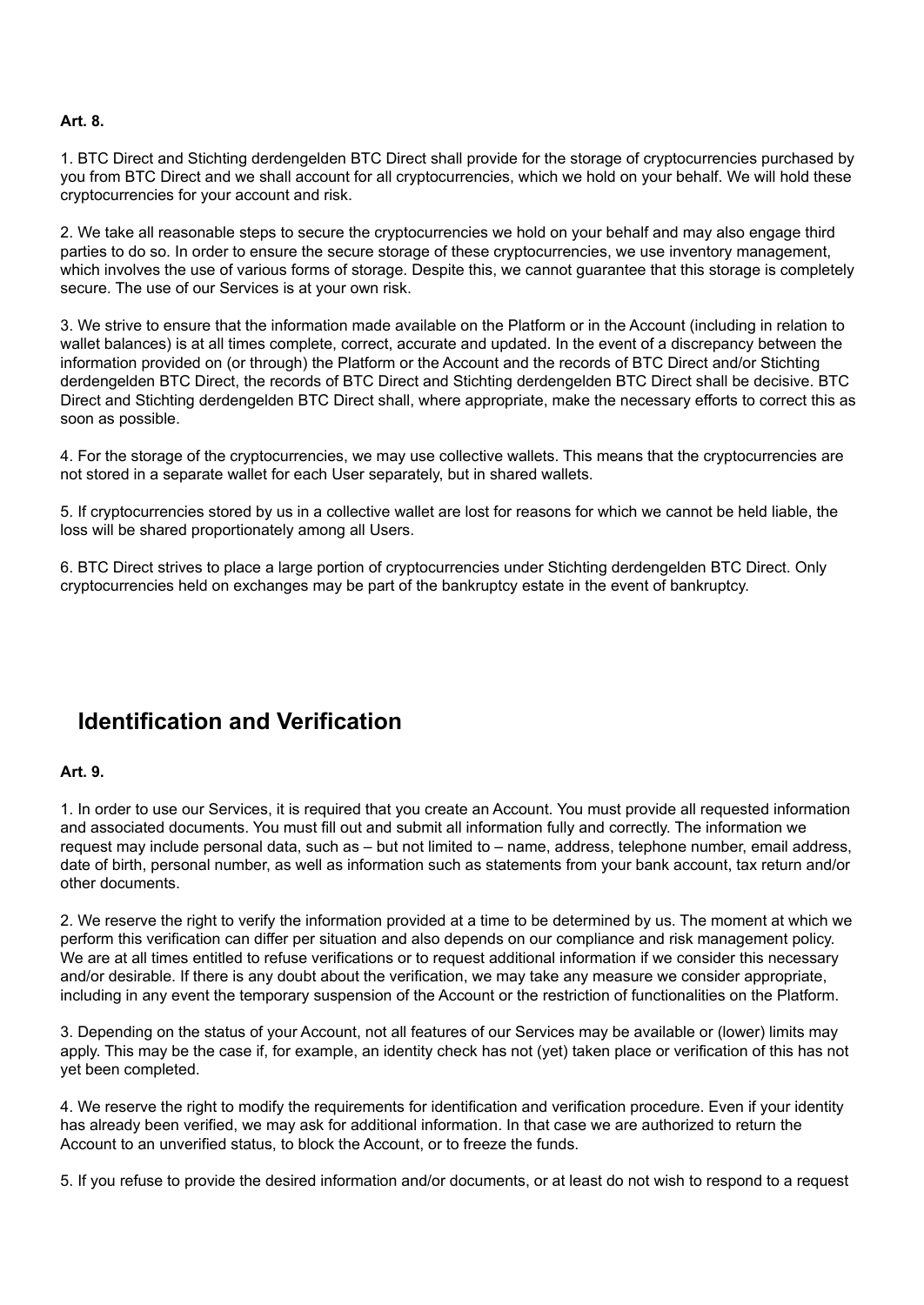for additional verification, we are entitled to block or close the Account immediately.

# **AML & KYC Policy**

**Art 10.**

1. We will make every effort to prevent money laundering, fraud or other criminal activities through our Services. We are entitled, within the limits of the law, to take all measures we deem necessary, both prior, during and after our Services.

2. In the event of suspected criminal or fraudulent acts, we are entitled, within the limits of the law, to take mitigating measures and/or additional measures, such as suspending and/or cancelling Transactions and/or blocking your Account and/or freezing assets.

3. You acknowledge that we are entitled and authorize us to do additional screening, such as requesting publicly available data and consulting non-public databases for data regarding identification documents and political involvement, in addition to requesting the required documentation.

4. We shall be entitled at any time, within the limits of the law and for reasons within our control, to suspend, refuse or cancel a(n) Order / Transaction / withdrawal / deposit, temporarily block an Account and/or close an Account.

5. In the event of a violation of the law (or a serious suspicion thereof) by you and/or in the event of an (intended) so-called unusual transaction, we may report this to the relevant authorities.

### **Costs**

#### **Art 11.**

1. We charge an all-in fee for each Transaction. An overview of the all-in fee can be found in our FAQ. This fee is calculated to cover, among other things, the following costs:

- Trade fee: the fee we owe on the exchange for our purchases;
- Transaction costs: costs required to send the relevant (crypto)currency over the network;
- Risk fee: we give you, the User, a fixed price, for which we deliver the cryptocurrency, purchase the cryptocurrency from you, and/or exchange it for you for another cryptocurrency. This quote is valid for 10 seconds;
- Service charge: in order to provide this service, we need to charge a fee.

2. We may charge a fee for withdrawals and deposits of funds. These may be adjusted by us. The current fees are displayed via the Platform. If in an exceptional case it's necessary to send cryptocurrencies to the wallet, administration and transaction fees will be charged by BTC Direct. BTC Direct will inform the User of the then applicable costs. These costs are based on the internal and external costs that BTC Direct and the Stichting derdengelden BTC Direct have to carry out in order to facilitate the transfer. Before a transaction is executed to a User's wallet, the User's wallet must be verified and additional administrative requirements may apply (such as the provision of additional information).

### **Cryptocurrencies**

### **Art 12.**

1. It is only possible to trade (that means buying and selling) cryptocurrencies within our Platform. It is therefore not possible to add cryptocurrencies purchased elsewhere to your balances within our Platform (even if it concerns the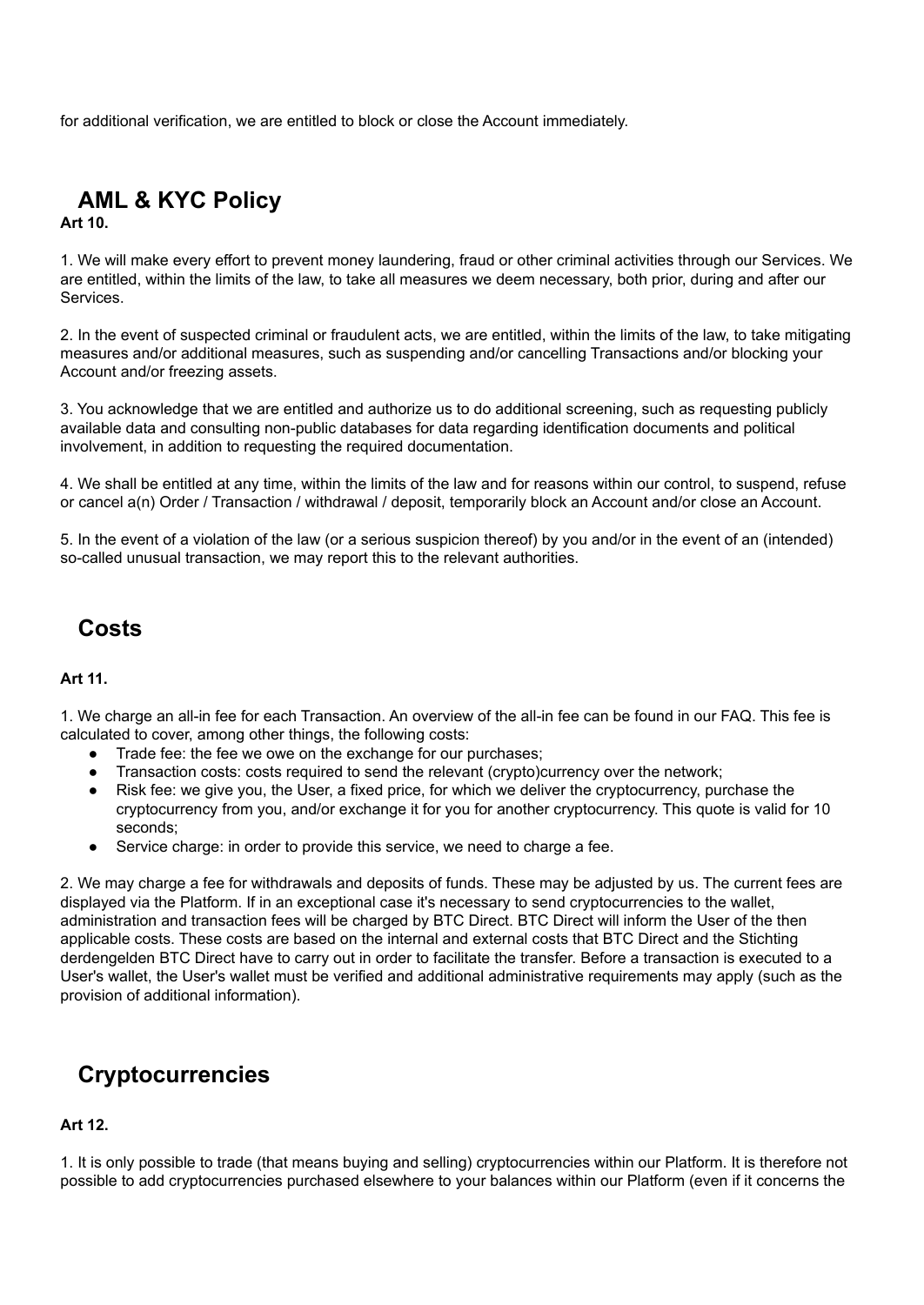same cryptocurrency).

2. We are free to add, remove or (temporarily) suspend trading in a particular cryptocurrency to our Platform at our sole discretion. To the extent possible, we will give advance notice of a decision to do so.

3. Upon the removal of, or temporary suspension of trading in a cryptocurrency on our Platform, we will, to the extent possible, set a time limit within which we will allow you to sell the cryptocurrencies on our Platform. We strive to announce this - to the extent possible - 30 days in advance. In cases of Force Majeure or if this is necessary in connection with laws and regulations, this period may be shorter. In that case we will inform you prior to the sale about the period that will apply.

4. Should you not have sold the cryptocurrency - as a result of the announcement that a cryptocurrency will be permanently withdrawn from our Platform - within the stipulated period mentioned in paragraph 3, we are entitled to sell these cryptocurrencies for you and on your behalf after the stipulated period (to the extent that it is still possible to do so) and to increase the E-Money Credit by this value. We are authorized to determine the exact time for this.

You can also request us via email to transfer the cryptocurrencies to your own wallet during the relevant period, where the wallet must meet conditions set by BTC Direct. BTC Direct charges transaction and administration fees for this. BTC Direct may refuse such a request if BTC Direct is not permitted to carry out such a transaction on the basis of laws and regulations or instructions from licensed authorities, or to the extent that the User has not responded in a timely, accurate and/or complete manner.

In the event of temporary suspension of trading in a cryptocurrency, we will hold the cryptocurrency on your behalf. If a temporary suspension leads to the permanent removal of the cryptocurrency, you authorize us to sell it for you and to increase the E-Money Credit by this value.

5. We are not liable for any damages as a result of the addition or non-addition of a cryptocurrency to our Platform, the (temporary) unavailability of a cryptocurrency and/or the removal of a cryptocurrency on BTC Direct's Platform, except in the case of intent or gross negligence on our part or on the part of parties appointed by us.

## **Forks, Staking, Airdrops and Giveaways**

### **Art 13.**

1.The way we securely store cryptocurrency makes using and/or participating in (hard) forks, staking, airdrops and giveaways difficult and time-consuming. This is the reason we will mostly not support these.

2. Only in cases where we explicitly state that a User can claim the proceeds of a (hard) fork, staking of a specific cryptocurrency, an airdrop or giveaway, can these be claimed by you. In all other cases, you as a User of our Platform have no right to (the proceeds of): a (hard) fork, staking of a specific cryptocurrency, an airdrop, or a giveaway, and you will waive these rights.

3. In the event of a fork, the User agrees that we may temporarily suspend cryptocurrency trading and that we may decide at our discretion whether or not to support either direction of the fork. Under no circumstances will we be liable for any damages or lost revenue from choosing to support the fork.

### **Security**

### **Art 14.**

1. You carry the responsibility for having:

- A good and secure internet connection;
- A computer, tablet, smartphone or other device that can be used to connect to BTC Direct's Platfrom or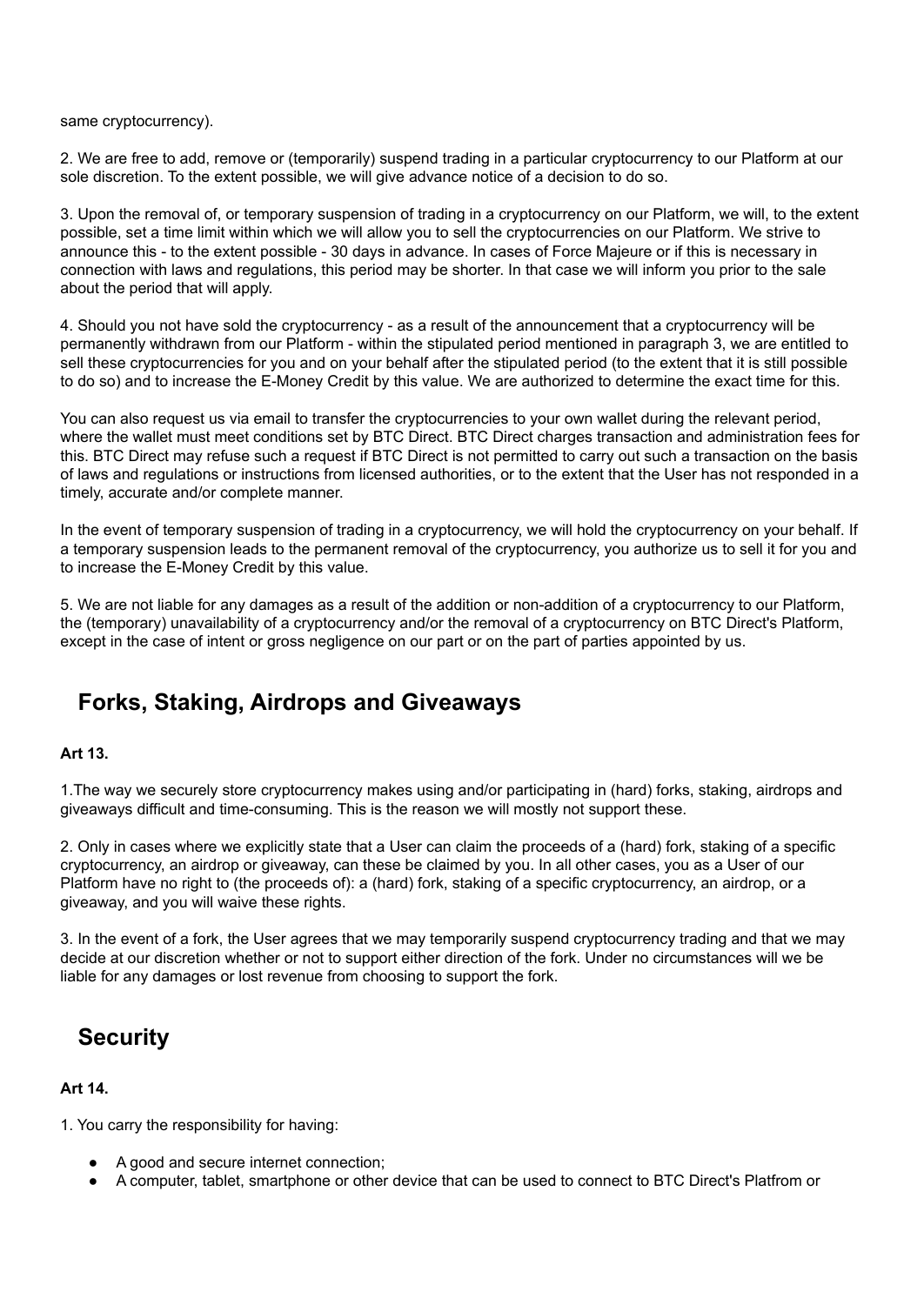website via the Internet, which is equipped with up-to-date measures against intrusions, viruses, spam, etc;

● An email account to which you have sole access, and through which BTC Direct's email messages can be received unhindered.

2. You must maintain a strong password and use two-factor authentication. Passwords and two-factor authentication data are strictly personal and may not be shared with any other person.

3. We will never ask you to provide authentication details (two-factor authentication and passwords) in any other way than when logging into the Account or requesting a transfer of (part of) your E-Money Credit. You should never agree to the request to provide these means, even if the request appears to come from us.

4. To the extent that we would be liable for any damage caused, you have no right to claim compensation if the security measures are not complied with or have been complied with. It is up to you to prove that the described security measures have been complied with.

5. If you know or suspect that your account information has been stolen or may be exploited, you should immediately, contact us.

## **Risks**

### **Art. 15.**

1. BTC Direct is registered with the Dutch Central Bank (De Nederlandsche Bank N.V. or DNB) as a provider of crypto services. BTC Direct is registered with DNB on the basis of the Prevention of Money Laundering and Terrorist Financing Act and the Sanctions Act 1977. User is aware that BTC Direct is not under prudential supervision by DNB or under conduct supervision by the AFM. This means that there is no supervision of financial requirements or business risks and no specific financial consumer protection.

In addition, BTC Direct uses the so-called limited network exception under Article 1 (4) Directive 2009/110/EG and as transposed into national law. This allows BTC Direct to issue electronic money without needing a license as an electronic money institution.

2. You are aware of and take full responsibility for the risks associated with trading cryptocurrencies. This includes the lack of guarantees of value and value preservation.

3. You accept the special circumstances that may arise in the Services of BTC Direct over the internet and the (technical) imperfections that may occur in the process, such as the impossibility of obtaining (full) access to our Services or the Platform such as the inability to provide and/or process an Order in time or at all, malfunctions of and/or defects in the Platform of BTC Direct and/or underlying hardware and/or (inter)network connections and/or software on which the Platform runs. Except in the case of intent or gross negligence on the part of BTC Direct or our appointees or trustees, we shall not be liable for these special circumstances or for any consequences of the (temporary) inaccessibility or unavailability of the Platform of BTC Direct or the Account, or in the event of delays and/or malfunctions and/or incomplete operation of the app and/or the website.

4. You understand and accept that by using our Services, you run a risk vis-a-vis BTC Direct and Stichting derdengelden BTC Direct.

## **Force Majeure**

### **Art. 16.**

1. In the event of Force Majeure, we are entitled to suspend the fulfillment of our obligations towards the User and/or to terminate the User Agreement.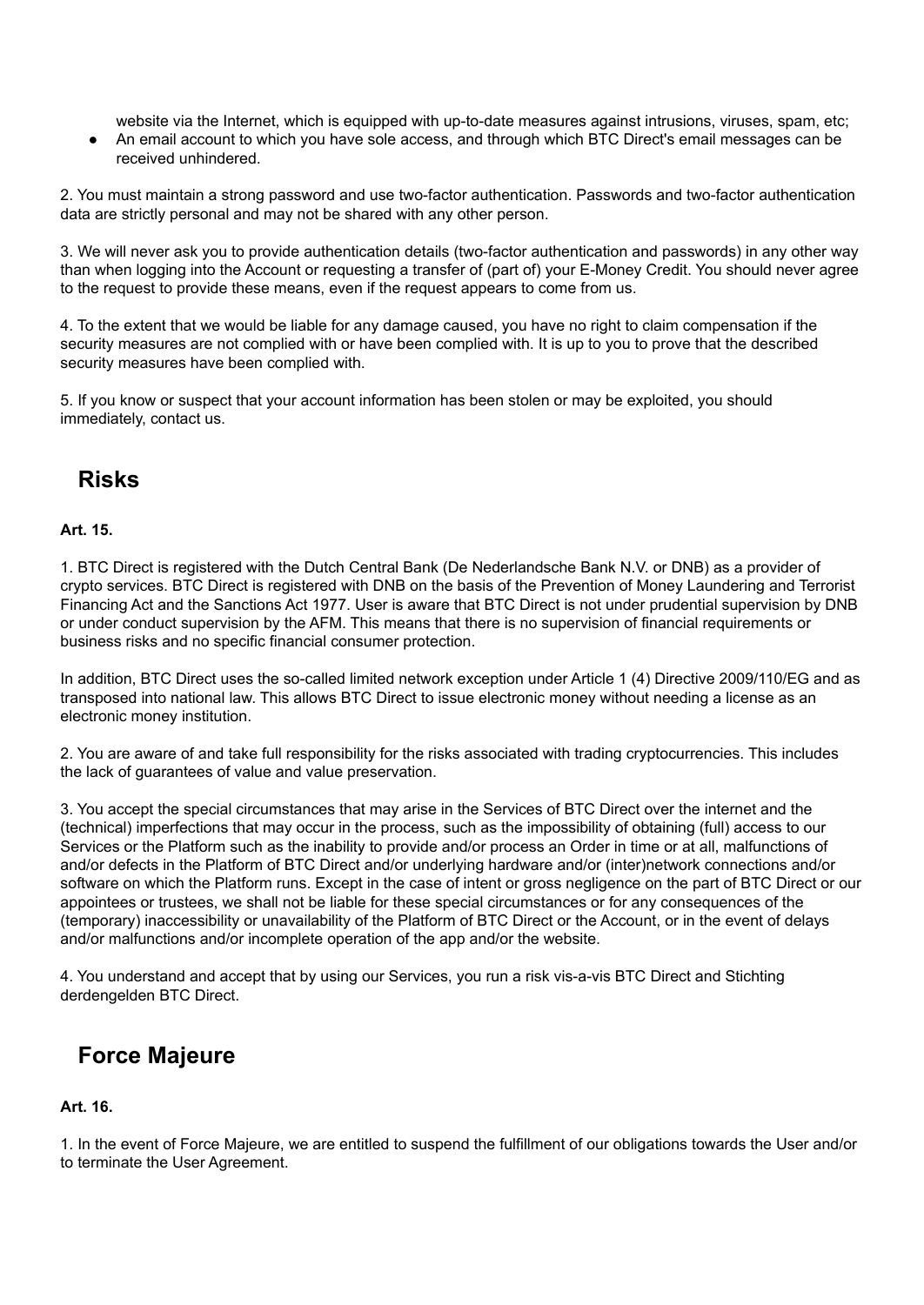2. If BTC Direct is still unable to fulfil its obligations after three months, BTC Direct shall be entitled to terminate the User Agreement or to rescind it (in whole or in part) (for the part of the obligations that BTC Direct is unable to perform due to the Force Majeure). In such case, the parties shall not be entitled to compensation for any damage suffered or to be suffered as a result of the termination or dissolution.

# **Termination of User Agreement and Account**

#### **Art. 17.**

1. We are authorized to terminate the User Agreement by giving at least 14 days' notice. In addition, we may terminate the User Agreement at any time as provided in this User Agreement.

2. You may terminate the User Agreement at any time by sending an email to: info@btcdirect.eu. There are no costs associated with the termination.

3. Upon termination of the User Agreement, the balance of your E-Wallet will be transferred to your (most recently used) verified bank account within eight business days, unless there is suspicion or confirmation of abuse or fraud or there is other law or regulation or other lawful ground based on which the disbursement may be suspended. After the E-Money Credit has been refunded, the Account (and your E Wallet) will be closed.

4. Prior to the termination of the User Agreement, you must sell your cryptocurrency. If you do not do so, after the expiration of 8 days we have the option to sell the cryptocurrencies on your behalf at a time to be determined by us, and to increase the E-money Credit with the Euro value so that this value can be transferred to your bank account. You give us an authorization to do so. Within this period of 8 days you can also request us by email to transfer the cryptocurrencies to your own wallet, in which case the wallet must meet the conditions set by BTC Direct. BTC Direct charges transaction and administration fees for this. BTC Direct may refuse such a request if BTC Direct is not permitted to carry out such a transaction based on laws and regulations or instructions from licensed authorities, or to the extent that the User has not responded in a timely, accurate and/or complete manner. We will not sell the cryptocurrency in case of suspicion or confirmation of abuse or fraud or if there is any other law or regulation or any other legitimate ground on the basis of which the payment can be suspended, until there is sufficient clarity (for us). We may take measures at our own discretion and are never liable for any damage or loss of income due to price fluctuations.

5. To the extent that it is no longer possible or achievable for us to continue to offer the Services due to Force Majeure, we are entitled to terminate one or more parts of the Services with immediate effect. All outstanding Orders shall at that time expire and all funds shall be withdrawn, whereby the conditions for the processing of Transactions, withdrawals and so forth shall apply without prejudice to the provisions of this article.

### **Privacy**

#### **Art 18.**

1. BTC Direct collects, processes and stores the personal data of the User in accordance with BTC Direct's Privacy Statement. BTC Direct does this, among other things, to comply with its legal obligations and to be able to offer its Services as optimally as possible. The Privacy Statement describes on what grounds personal data are processed, what data are processed and what the reasons for such processing are. You can also read in the Privacy Statement that we will carefully handle your data and will not randomly share it with third parties.

2. You must agree to BTC Direct's Privacy Statement as it is part of the User Agreement. It explains what we need your data for and how we use it. We always ask you to agree to the Privacy Statement prior to providing the Service.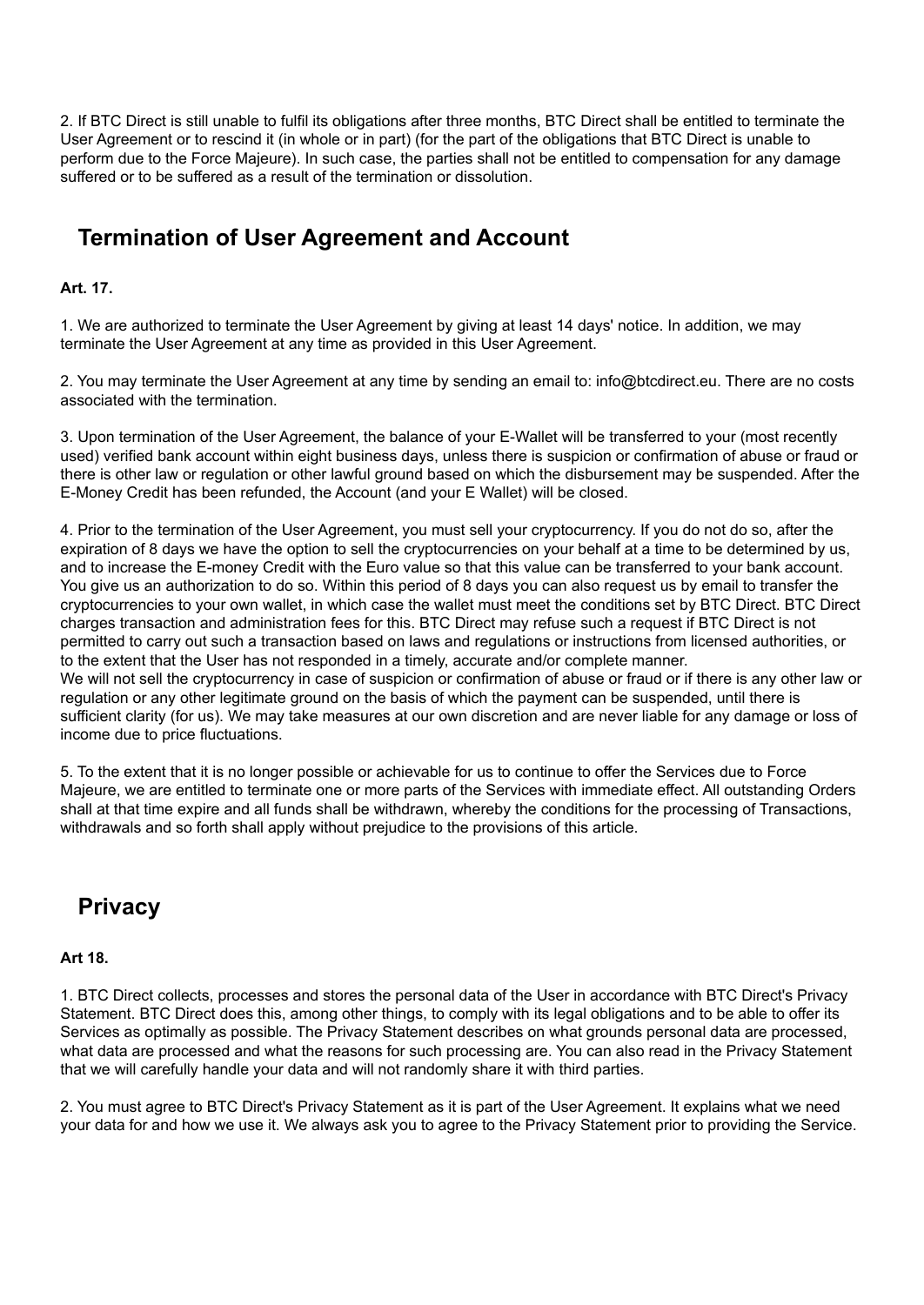# **Complaints**

### **Art 19.**

1. If you have a complaint about our services, such complaint may be submitted to us at complaint@btcdirect.eu or (in writing) to our postal address. The description of the complaint must be accurate and complete (stating the concerning Orders, Transactions, relevant date(s), any reproaches made to BTC Direct, (other) relevant facts). The documents in support of that complaint should be attached.

2. We are obliged to respond to the details of the complaint within a period of 4 weeks. If this complaints procedure has been followed, but your complaint has not been dealt with satisfactorily, you are entitled to submit the dispute to the court in accordance with the provisions of Article 21.

3. Correspondence between you and us is confidential and, except where required by law, may not be published or disclosed by either party without the expressed consent of both parties.

## **Liability**

#### **Art. 20**

1. In addition to what is provided elsewhere in this User Agreement, BTC Direct shall not be liable for any loss or damage to the User arising out of or in connection with:

- power outages/bugs, or outages/bugs in communication connections and/or equipment and/or other facilities, regardless of whether such connections, equipment or facilities are operated by BTC Direct or by a third party, or other causes which prevent or delay the User or BTC Direct itself from using the systems of BTC Direct and the connected Services, in the context of the performance of the Services; BTC Direct cannot guarantee that the Services will be available 24 hours a day 7 days a week. BTC Direct does its utmost to achieve this availability but cannot be held liable if this is not the case.

- inaccuracies in and/or failure or delay in receiving BTC Direct-provided price information,

calculations, balance statement, quotes or other information provided by BTC Direct to the User; - analyses and/or other information of any kind related to investing in cryptocurrency that is available to User;

- changes in internal business practices, policy documents and compliance policies that may prevent the User from continuing to use BTC Direct's Services;

- a decrease in value or increase in value of cryptocurrency, losses suffered by the User and/or lost profits;

- abuse, unauthorized or inaccurate use of the Platform and/or access codes and/or Platform security measures through which access to the Account is gained;

- the shortfalls of exchanges, payment and settlement systems, or depository institutions;

- the choices made by User regarding security settings and/or security measures – or the (partial) absence thereof – of the products or services offered by BTC Direct; and

- any other damage whatsoever, except if and to the extent it is established that such damage is the direct result of gross negligence or intent on the part of BTC Direct.

2. To the extent that BTC Direct is liable for damages suffered, BTC Direct's total liability shall, to the maximum extent permitted by applicable law, be fixed at the sum of the transaction fees paid by you to BTC Direct for the 6 months immediately preceding the date of any claim giving rise to such liability.

## **Concluding Provisions**